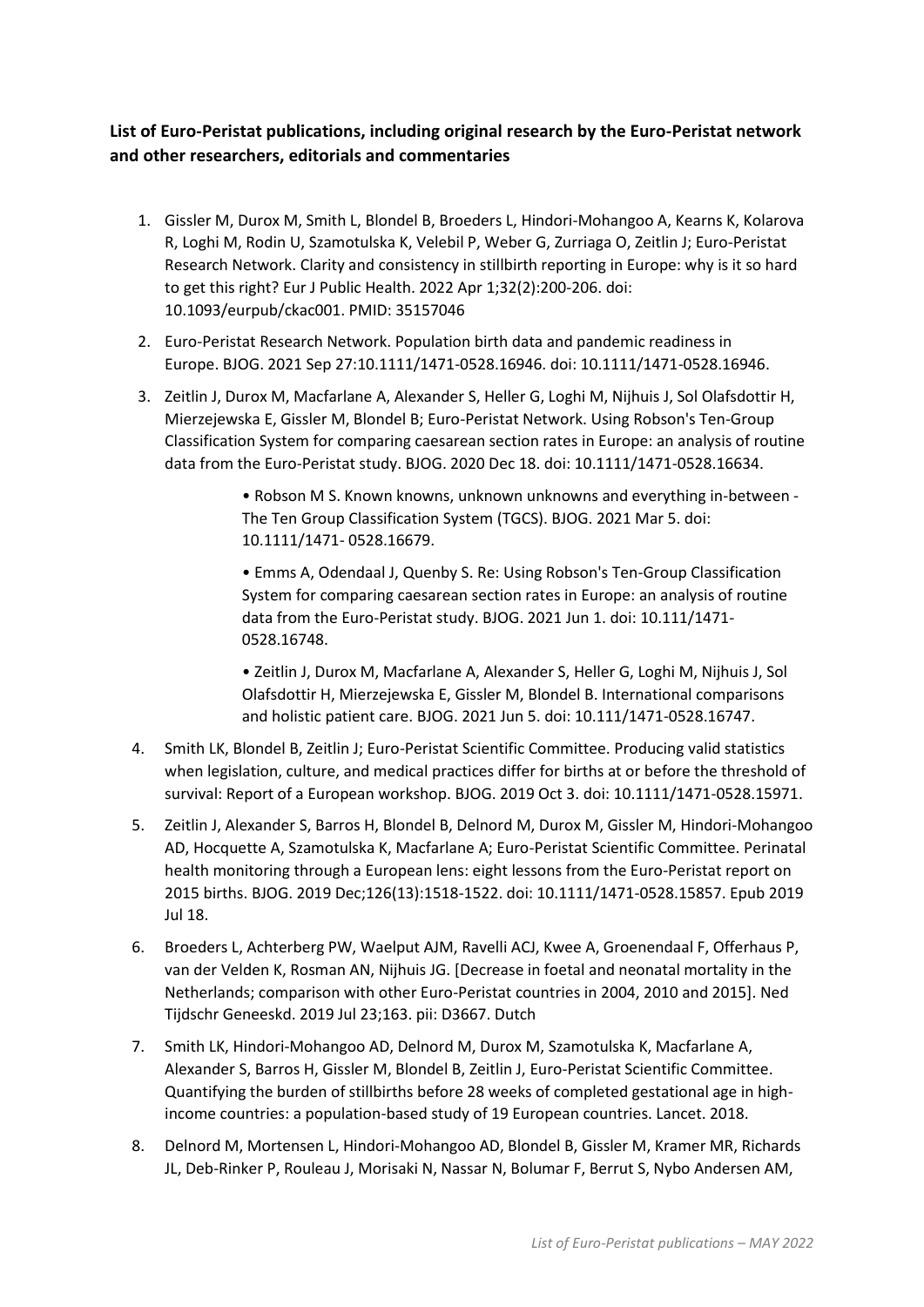Kramer MS, Zeitlin J, Euro-Peristat Scientific Committee. International variations in the gestational age distribution of births: an ecological study in 34 high-income countries. European journal of public health. 2018;28(2):303-9.

- 9. Blondel B, Cuttini M, Hindori-Mohangoo AD, Gissler M, Loghi M, Prunet C, Heino A, Smith L, van der Pal-de Bruin K, Macfarlane A, Zeitlin J, Euro-Peristat Scientific Committee. How do late terminations of pregnancy affect comparisons of stillbirth rates in Europe? Analyses of aggregated routine data from the Euro-Peristat Project. BJOG: an international journal of obstetrics and gynaecology. 2018;125(2):226-34.
- 10. Pandey S. Re: How do late terminations of pregnancy affect comparisons of stillbirth rates in Europe? Analyses of aggregated routine data from the Euro-Peristat Project. BJOG: an international journal of obstetrics and gynaecology. 2018;125(3):388-9.
- 11. Zylbersztejn A, Gilbert R, Hjern A, Hardelid P. How can we make international comparisons of infant mortality in high income countries based on aggregate data more relevant to policy? BMC pregnancy and childbirth. 2017;17(1):430.
- 12. Siddiqui A, Cuttini M, Wood R, Velebil P, Delnord M, Zile I, Barros H, Gissler M, Hindori-Mohangoo AD, Blondel B, Zeitlin J, Euro-Peristat Scientific Committee. Can the Apgar Score be Used for International Comparisons of Newborn Health? Paediatric and perinatal epidemiology. 2017;31(4):338-45.
- 13. Delnord M, Hindori-Mohangoo AD, Smith LK, Szamotulska K, Richards JL, Deb-Rinker P, Rouleau J, Velebil P, Zile I, Sakkeus L, Gissler M, Morisaki N, Dolan SM, Kramer MR, Kramer MS, Zeitlin J, Euro-Peristat Scientific Committee. Variations in very preterm birth rates in 30 high-income countries: are valid international comparisons possible using routine data? BJOG: an international journal of obstetrics and gynaecology. 2017;124(5):785-94.
- 14. Zeitlin J, Mortensen L, Prunet C, Macfarlane A, Hindori-Mohangoo AD, Gissler M, Szamotulska K, van der Pal K, Bolumar F, Andersen AM, Olafsdottir HS, Zhang WH, Blondel B, Alexander S, Euro-Peristat Scientific Committee. Socioeconomic inequalities in stillbirth rates in Europe: measuring the gap using routine data from the Euro-Peristat Project. BMC pregnancy and childbirth. 2016;16:15.
- 15. Zeitlin J, Mortensen L, Cuttini M, Lack N, Nijhuis J, Haidinger G, Blondel B, Hindori-Mohangoo AD, Euro-Peristat Scientific Committee. Declines in stillbirth and neonatal mortality rates in Europe between 2004 and 2010: results from the Euro-Peristat project. Journal of epidemiology and community health. 2016;70(6):609-15.
- 16. Macfarlane AJ, Blondel B, Mohangoo AD, Cuttini M, Nijhuis J, Novak Z, Olafsdottir HS, Zeitlin J, Euro-Peristat Scientific Committee. Wide differences in mode of delivery within Europe: risk-stratified analyses of aggregated routine data from the Euro-Peristat study. BJOG: an international journal of obstetrics and gynaecology. 2016;123(4):559-68.
- 17. Quinn MJ. Re: Wide differences in mode of delivery between countries in Europe: riskstratified analyses of aggregated routine data from the Euro-Peristat study: Caesarean section rates are the WRONG target. BJOG: an international journal of obstetrics and gynaecology. 2016;123(13):2230-1.
- 18. Macfarlane AJ, Blondel B, Mohangoo AD, Cuttini M, Nijhuis J, Novak Z, Olafsdottir HS, Zeitlin J, Euro-Peristat Scientific Committee. Authors' reply re: Wide differences in mode of delivery within Europe: risk-stratified analyses of aggregated routine data from the Euro-Peristat study. BJOG: an international journal of obstetrics and gynaecology. 2016;123(13):2231.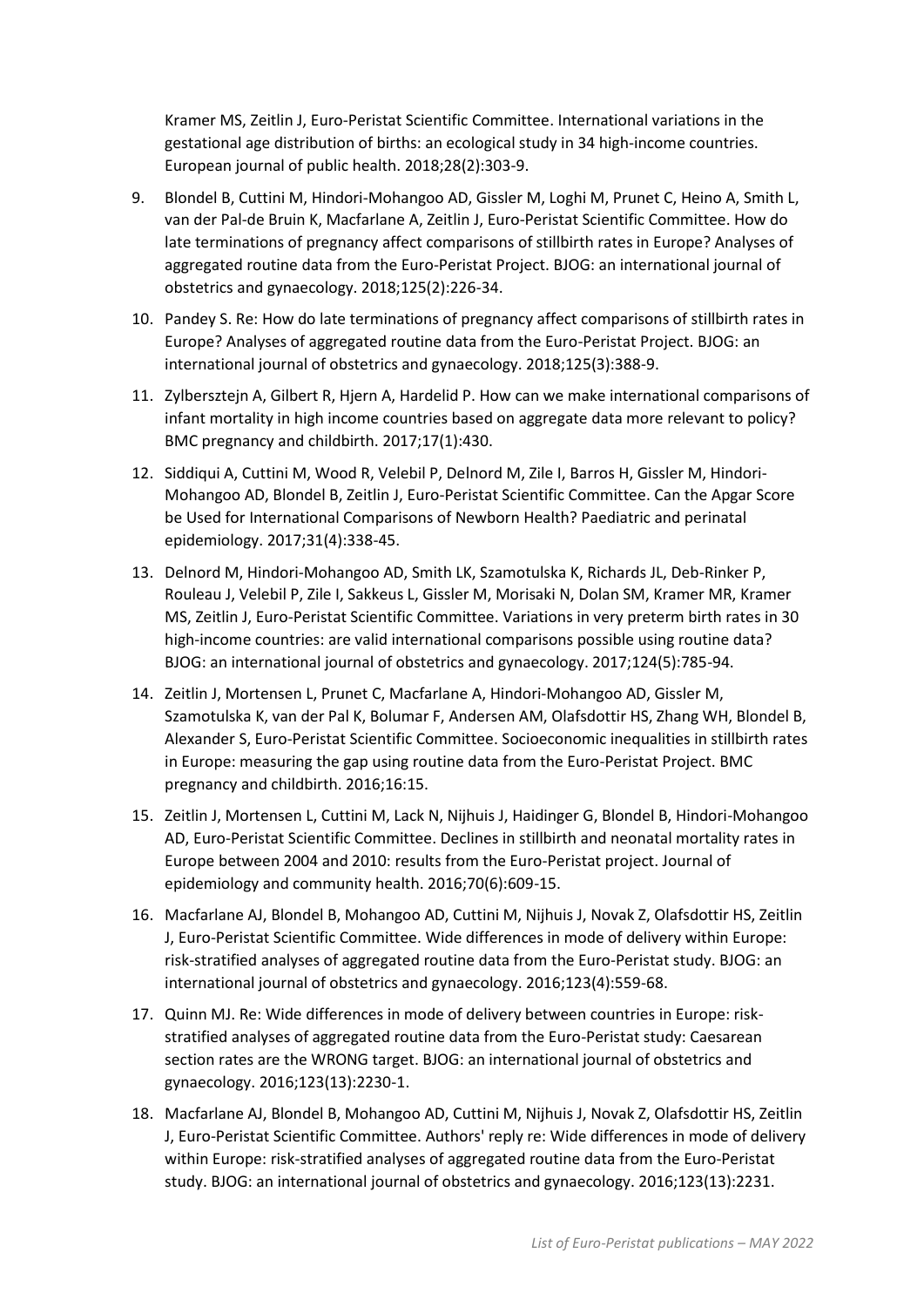- 19. Heino A, Gissler M, Hindori-Mohangoo AD, Blondel B, Klungsoyr K, Verdenik I, Mierzejewska E, Velebil P, Sol Olafsdottir H, Macfarlane A, Zeitlin J, Euro-Peristat Scientific Committee. Variations in Multiple Birth Rates and Impact on Perinatal Outcomes in Europe. PloS one. 2016;11(3):e0149252.
- 20. Delnord M, Szamotulska K, Hindori-Mohangoo AD, Blondel B, Macfarlane AJ, Dattani N, Barona C, Berrut S, Zile I, Wood R, Sakkeus L, Gissler M, Zeitlin J, Euro-Peristat Scientific Committee. Linking databases on perinatal health: a review of the literature and current practices in Europe. European journal of public health. 2016;26(3):422-30.
- 21. Blondel B, Alexander S, Bjarnadottir RI, Gissler M, Langhoff-Roos J, Novak-Antolic Z, Prunet C, Zhang WH, Hindori-Mohangoo AD, Zeitlin J, Euro-Peristat Scientific Committee. Variations in rates of severe perineal tears and episiotomies in 20 European countries: a study based on routine national data in Euro-Peristat Project. Acta obstetricia et gynecologica Scandinavica. 2016;95(7):746-54.
- 22. Blondel B, Alexander S, Bjarnadottir RI, Gissler M, Langhoff-Roos J, Novak-Antolic Z, Prunet C, Zhang WH, Hindori-Mohangoo AD, Zeitlin J. Variations in rates of severe perineal tears and episiotomies in 20 European countries: a study based on routine national data in Euro-Peristat Project. Acta obstetricia et gynecologica Scandinavica. 2016;95(7):746-54.
- 23. Zeitlin J, Mortensen L, Cuttini M, Lack N, Nijhuis J, Haidinger G, Blondel B, Hindori-Mohangoo AD. Declines in stillbirth and neonatal mortality rates in Europe between 2004 and 2010: results from the Euro-Peristat project. Journal of epidemiology and community health. 2015.
- 24. Gatt M, England K, Grech V, Calleja N. Contribution of Congenital Anomalies to Neonatal Mortality Rates in Malta. Paediatric and perinatal epidemiology. 2015;29(5):401-6.
- 25. Delnord M, Blondel B, Zeitlin J. What contributes to disparities in the preterm birth rate in European countries? Current opinion in obstetrics & gynecology. 2015;27(2):133-42.
- 26. Vos AA, Bonsel GJ, Steegers EA. [Foetal and neonatal mortality in a European perspective: improvement of perinatal health care in the Netherlands still necessary]. Nederlands tijdschrift voor geneeskunde. 2014;158:A7594.
- 27. Mohangoo AD, Hukkelhoven CW, Achterberg PW, Elferink-Stinkens PM, Ravelli AC, Rijninksvan Driel GC, Tamminga P, Waelput AJ, van der Pal-de Bruin KM, Nijhuis JG. [Decline in foetal and neonatal mortality in the Netherlands: comparison with other Euro-Peristat countries between 2004 and 2010]. Nederlands tijdschrift voor geneeskunde. 2014;158:A6675.
- 28. MacDorman MF, Matthews TJ, Mohangoo AD, Zeitlin J. International comparisons of infant mortality and related factors: United States and Europe, 2010. National vital statistics reports: from the Centers for Disease Control and Prevention, National Center for Health Statistics, National Vital Statistics System. 2014;63(5):1-6.
- 29. Delnord M, Blondel B, Drewniak N, Klungsoyr K, Bolumar F, Mohangoo A, Gissler M, Szamotulska K, Lack N, Nijhuis J, Velebil P, Sakkeus L, Chalmers J, Zeitlin J. Varying gestational age patterns in cesarean delivery: an international comparison. BMC pregnancy and childbirth. 2014;14:321.
- 30. Zeitlin J, Szamotulska K, Drewniak N, Mohangoo AD, Chalmers J, Sakkeus L, Irgens L, Gatt M, Gissler M, Blondel B. Preterm birth time trends in Europe: a study of 19 countries. BJOG: an international journal of obstetrics and gynaecology. 2013;120(11):1356-65.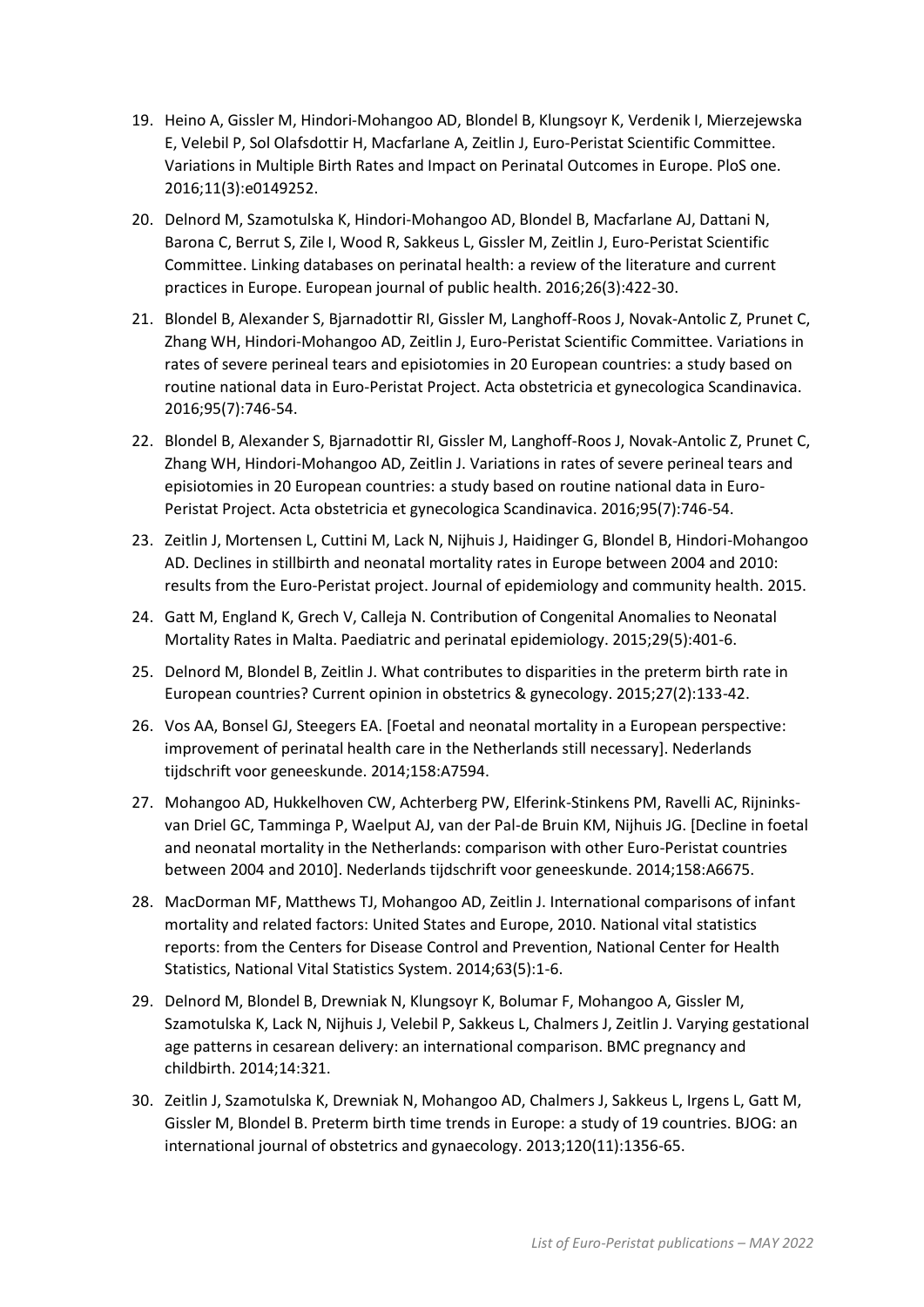- 31. Zeitlin J, Mohangoo AD, Delnord M, Cuttini M. The second European Perinatal Health Report: documenting changes over 6 years in the health of mothers and babies in Europe. Journal of epidemiology and community health. 2013;67(12):983-5.
- 32. Zeitlin J, Mohangoo A, Macfarlane A, Cuttini M, Delnord M, Gissler M, Blondel B, Alexander S, Barros H. Building a European perinatal health information system: plurality, innovation and realism. European journal of obstetrics, gynecology, and reproductive biology. 2013;171(1):193-4.
- 33. Santos JV, Correia C, Cabral F, Bernardes J, Costa-Pereira A, Freitas A. Should European perinatal indicators be revisited? European journal of obstetrics, gynecology, and reproductive biology. 2013;170(1):85-9.
- 34. Nimeri N, Rahman S, El Tinay S, El Ansari W, Tamano EA, Sellami S, Salameh K, Shaddad A, Yousafzai MT, Bener A. The national perinatal mortality rate in the State of Qatar during 2011; trends since 1990 and comparative analysis with selected high-income countries: the PEARL study project. Journal of perinatal medicine. 2013;41(3):323-30.
- 35. Mohangoo AD, Blondel B, Gissler M, Velebil P, Macfarlane A, Zeitlin J. International comparisons of fetal and neonatal mortality rates in high-income countries: should exclusion thresholds be based on birth weight or gestational age? PloS one. 2013;8(5):e64869.
- 36. Lack N, Blondel B, Mohangoo AD, Sakkeus L, Cans C, Bouvier-Colle MH, Macfarlane A, Zeitlin J. Reporting of perinatal health indicators for international comparisons--enhancing the appearance of geographical plots. European journal of public health. 2013;23(6):957-63.
- 37. de Jonge A, Baron R, Westerneng M, Twisk J, Hutton EK. Perinatal mortality rate in the Netherlands compared to other European countries: a secondary analysis of Euro-PERISTAT data. Midwifery. 2013;29(8):1011-8.
- 38. Blondel B, Zeitlin J. [Perinatal health in France: an average position in Europe with a few worrying differences]. Journal de gynecologie, obstetrique et biologie de la reproduction. 2013;42(7):609-12.
- 39. Rahman S, Al Rifai H, El Ansari W, Nimeri N, El Tinay S, Salameh K, Abbas T, Jarir RA, Said N, Taha S. A PEARL Study Analysis of National Neonatal, Early Neonatal, Late Neonatal, and Corrected Neonatal Mortality Rates in the State of Qatar during 2011: A Comparison with World Health Statistics 2011 and Qatar's Historic Data over a Period of 36 Years (1975-2011). Journal of clinical neonatology. 2012;1(4):195-201.
- 40. Lisonkova S, Sabr Y, Butler B, Joseph KS. International comparisons of preterm birth: higher rates of late preterm birth are associated with lower rates of stillbirth and neonatal death. BJOG : an international journal of obstetrics and gynaecology. 2012;119(13):1630-9.
- 41. Joseph KS, Liu S, Rouleau J, Lisonkova S, Hutcheon JA, Sauve R, Allen AC, Kramer MS. Influence of definition based versus pragmatic birth registration on international comparisons of perinatal and infant mortality: population based retrospective study. BMJ. 2012;344:e746.
- 42. Bouvier-Colle MH, Mohangoo AD, Gissler M, Novak-Antolic Z, Vutuc C, Szamotulska K, Zeitlin J. What about the mothers? An analysis of maternal mortality and morbidity in perinatal health surveillance systems in Europe. BJOG : an international journal of obstetrics and gynaecology. 2012;119(7):880-9; discussion 90.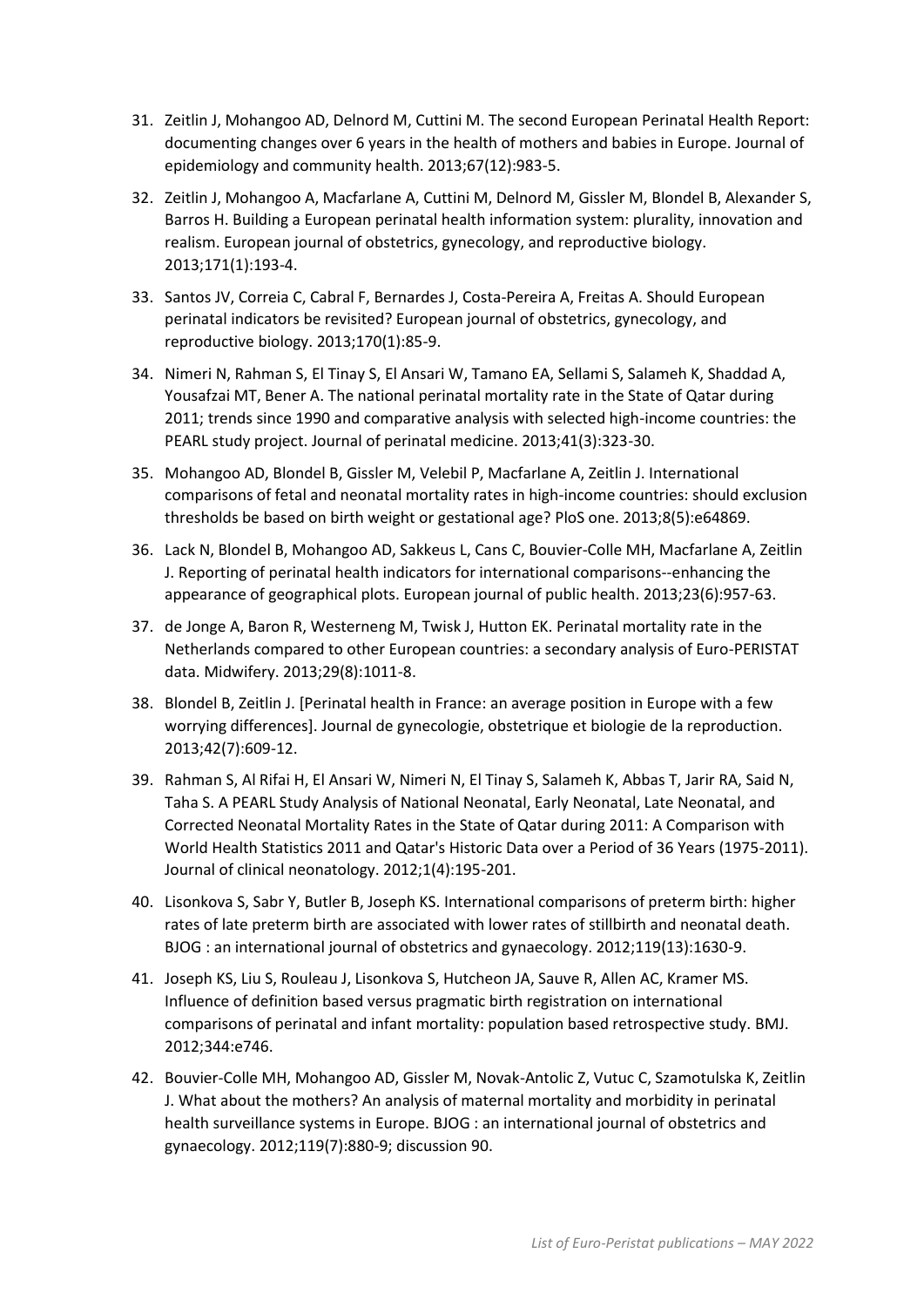- 43. Mohangoo AD, Buitendijk SE, Szamotulska K, Chalmers J, Irgens LM, Bolumar F, Nijhuis JG, Zeitlin J. Gestational age patterns of fetal and neonatal mortality in Europe: results from the Euro-Peristat project. PloS one. 2011;6(11):e24727.
- 44. Herrmann D, Suling M, Reisch L, Siani A, De Bourdeaudhuij I, Maes L, Santaliestra-Pasias AM, Veidebaum T, Molnar D, Pala V, Kourides Y, Eiben G, Bammann K. Repeatability of maternal report on prenatal, perinatal and early postnatal factors: findings from the IDEFICS parental questionnaire. Int J Obes (Lond). 2011;35 Suppl 1:S52-60.
- 45. Szamotulska K. [Health status of mothers and children in Poland compared to other European Union countries on the basis of EURO-PERISTAT indicators]. Medycyna wieku rozwojowego. 2010;14(2):113-28.
- 46. Gissler M, Mohangoo AD, Blondel B, Chalmers J, Macfarlane A, Gaizauskiene A, Gatt M, Lack N, Sakkeus L, Zeitlin J. Perinatal health monitoring in Europe: results from the EURO-PERISTAT project. Informatics for health & social care. 2010;35(2):64-79.
- 47. Gagnon AJ, Zimbeck M, Zeitlin J. Migration and perinatal health surveillance: an international Delphi survey. European journal of obstetrics, gynecology, and reproductive biology. 2010;149(1):37-43.
- 48. Zimbeck M, Mohangoo A, Zeitlin J. The European perinatal health report: delivering comparable data for examining differences in maternal and infant health. European journal of obstetrics, gynecology, and reproductive biology. 2009;146(2):149-51.
- 49. Zeitlin J, Mohangoo A, Cuttini M, Alexander S, Barros H, Blondel B, Bouvier-Colle MH, Buitendijk S, Cans C, Correia S, Gissler M, Macfarlane A, Novak-Antolic Z, Zhang WH, Zimbeck M. The European Perinatal Health Report: comparing the health and care of pregnant women and newborn babies in Europe. Journal of epidemiology and community health. 2009;63(9):681-2.
- 50. Ravelli AC, Tromp M, van Huis M, Steegers EA, Tamminga P, Eskes M, Bonsel GJ. Decreasing perinatal mortality in The Netherlands, 2000-2006: a record linkage study. Journal of epidemiology and community health. 2009;63(9):761-5.
- 51. MacDorman MF, Mathews TJ. Behind international rankings of infant mortality: how the United States compares with Europe. NCHS data brief. 2009(23):1-8.
- 52. MacDorman MF, Kirmeyer S. Fetal and perinatal mortality, United States, 2005. National vital statistics reports: from the Centers for Disease Control and Prevention, National Center for Health Statistics, National Vital Statistics System. 2009;57(8):1-19.
- 53. Anthony S, Jacobusse GW, van der Pal-de Bruin KM, Buitendijk S, Zeitlin J. Do differences in maternal age, parity and multiple births explain variations in fetal and neonatal mortality rates in Europe?--Results from the EURO-PERISTAT project. Paediatric and perinatal epidemiology. 2009;23(4):292-300.
- 54. Mohangoo AD, Buitendijk SE, Hukkelhoven CW, Ravelli AC, Rijninks-van Driel GC, Tamminga P, Nijhuis JG. [Higher perinatal mortality in The Netherlands than in other European countries: the Peristat-II study]. Nederlands tijdschrift voor geneeskunde. 2008;152(50):2718-27.
- 55. Merkus JM. [Obstetric care in The Netherlands under assessment again]. Nederlands tijdschrift voor geneeskunde. 2008;152(50):2707-8.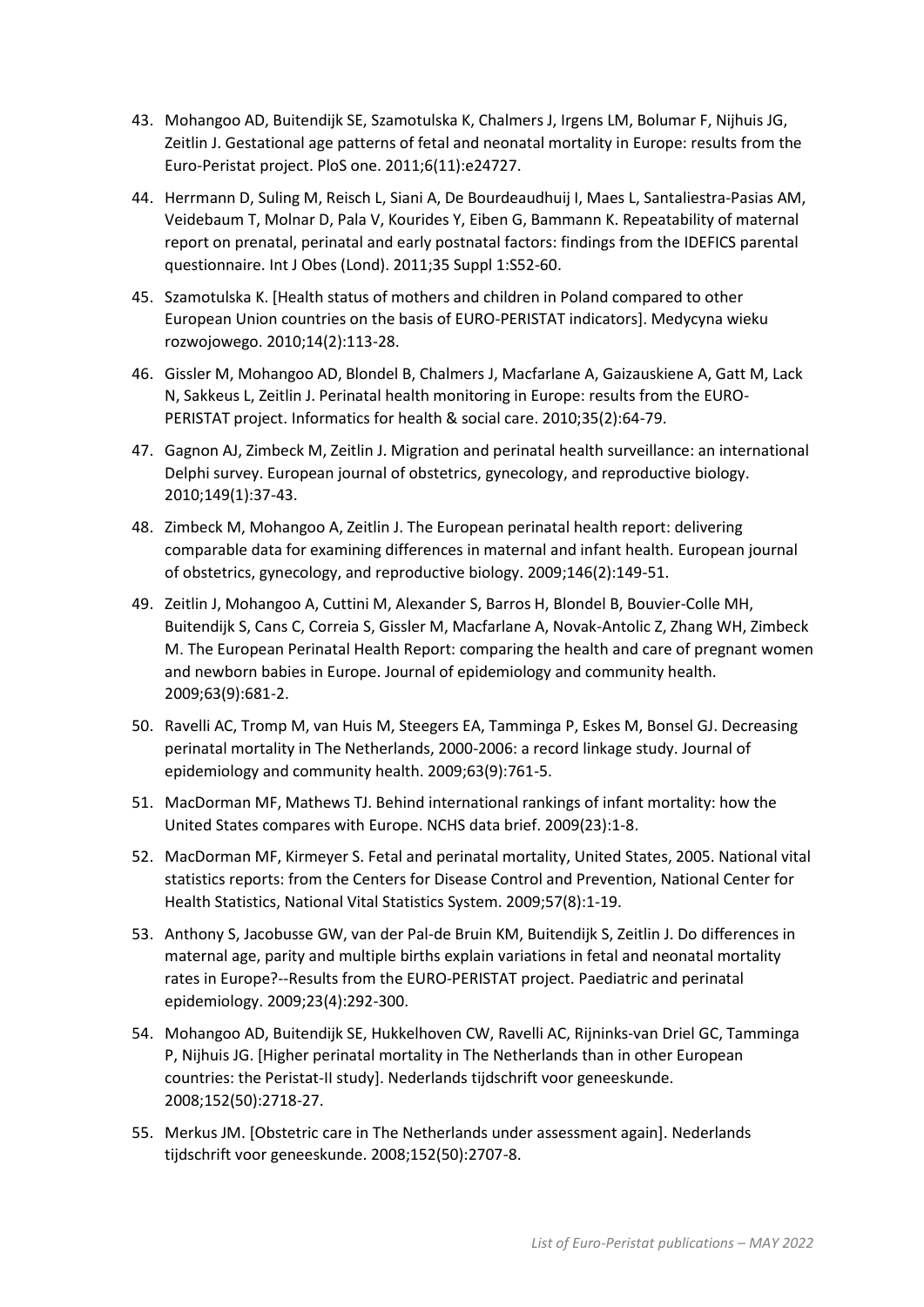- 56. Zeitlin J, Blondel B, Alexander S, Breart G. Variation in rates of postterm birth in Europe: reality or artefact? BJOG : an international journal of obstetrics and gynaecology. 2007;114(9):1097-103.
- 57. MacDorman MF, Munson ML, Kirmeyer S. Fetal and perinatal mortality, United States, 2004. National vital statistics reports: from the Centers for Disease Control and Prevention, National Center for Health Statistics, National Vital Statistics System. 2007;56(3):1-19.
- 58. Glatleider MP. Midwifery training to improve ante- and perinatal health in low- and middleincome countries of the former Soviet Union. Seminars in fetal & neonatal medicine. 2006;11(1):21-8.
- 59. Blondel B, Macfarlane A, Gissler M, Breart G, Zeitlin J. Preterm birth and multiple pregnancy in European countries participating in the PERISTAT project. BJOG : an international journal of obstetrics and gynaecology. 2006;113(5):528-35.
- 60. Ianchulev T, Pham P, Makarov V, Francis B, Minckler D. Peristat: a computer-based perimetry self-test for cost-effective population screening of glaucoma. Current eye research. 2005;30(1):1-6.
- 61. Treffers PE. [Forty years of discussion about perinatal mortality in the Netherlands]. Nederlands tijdschrift voor geneeskunde. 2004;148(38):1853-5.
- 62. Buitendijk SE, Nijhuis JG. [High perinatal mortality in the Netherlands compared to the rest of Europe]. Nederlands tijdschrift voor geneeskunde. 2004;148(38):1855-60.
- 63. Zeitlin J, Wildman K, Breart G, Alexander S, Barros H, Blondel B, Buitendijk S, Gissler M, Macfarlane A. PERISTAT: indicators for monitoring and evaluating perinatal health in Europe. European journal of public health. 2003;13(3 Suppl):29-37.
- 64. Zeitlin J, Wildman K, Breart G, Alexander S, Barros H, Blondel B, Buitendijk S, Gissler M, Macfarlane A. Selecting an indicator set for monitoring and evaluating perinatal health in Europe: criteria, methods and results from the PERISTAT project. European journal of obstetrics, gynecology, and reproductive biology. 2003;111 Suppl 1:S5-S14.
- 65. Zeitlin J, Wildman K, Breart G. Perinatal health indicators for Europe: an introduction to the PERISTAT project. European journal of obstetrics, gynecology, and reproductive biology. 2003;111 Suppl 1:S1-4.
- 66. Wildman K, Blondel B, Nijhuis J, Defoort P, Bakoula C. European indicators of health care during pregnancy, delivery and the postpartum period. European journal of obstetrics, gynecology, and reproductive biology. 2003;111 Suppl 1:S53-65.
- 67. Richardus JH, Graafmans WC, Bergsjo P, Lloyd DJ, Bakketeig LS, Bannon EM, Borkent-Polet M, Davidson LL, Defoort P, Leitao AE, Langhoff-Roos J, Garcia AM, Papantoniou NE, Wennergren M, Amelink-Verburg MP, Verloove-Vanhorick SP, Mackenbach JP. Suboptimal care and perinatal mortality in ten European regions: methodology and evaluation of an international audit. The journal of maternal-fetal & neonatal medicine : the official journal of the European Association of Perinatal Medicine, the Federation of Asia and Oceania Perinatal Societies, the International Society of Perinatal Obstet. 2003;14(4):267-76.
- 68. Macfarlane A, Gissler M, Bolumar F, Rasmussen S. The availability of perinatal health indicators in Europe. European journal of obstetrics, gynecology, and reproductive biology. 2003;111 Suppl 1:S15-32.